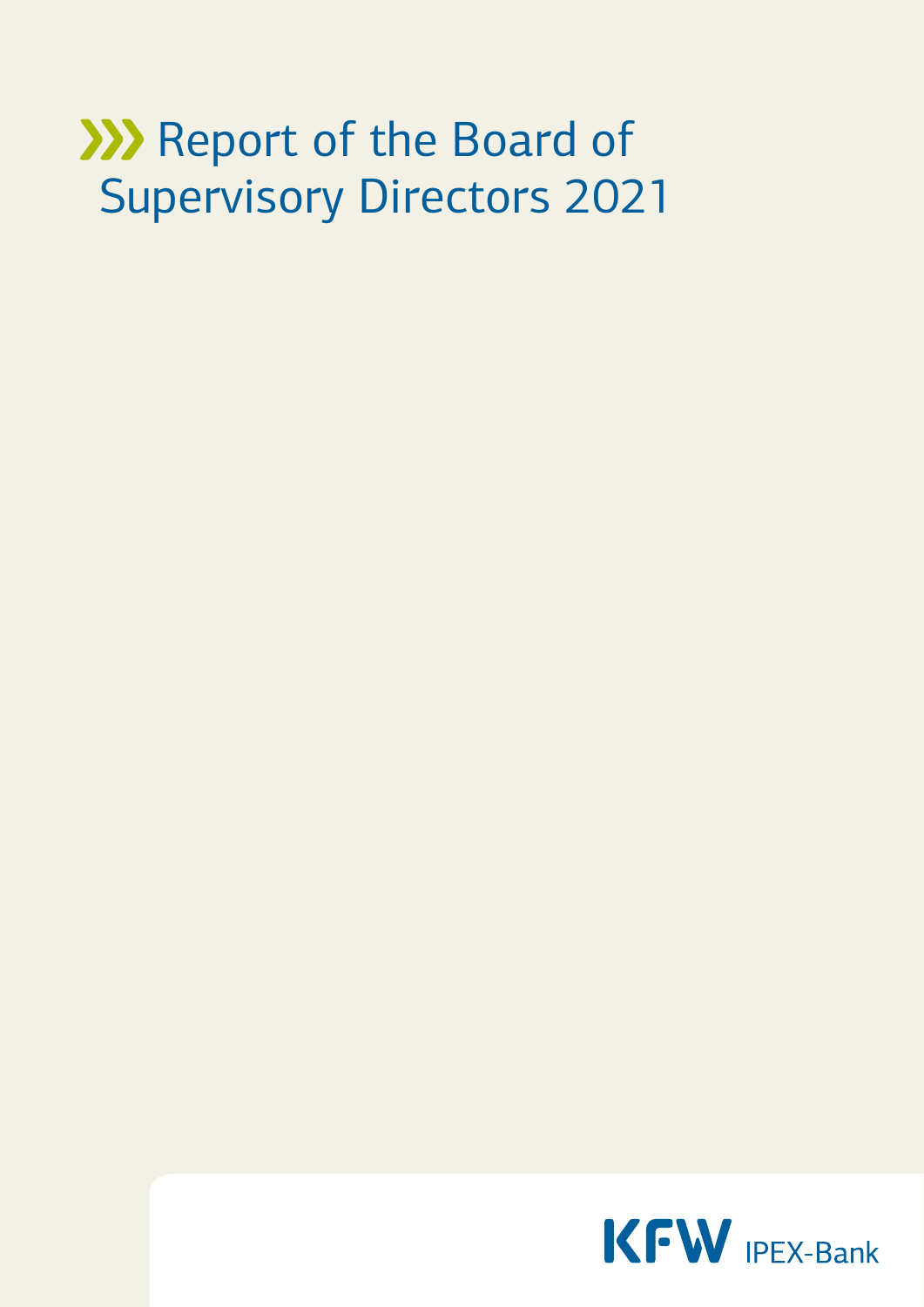# Report of the Board of Supervisory Directors 2021

KfW IPEX-Bank is responsible for export and project finance within KfW Group. As of the end of December 2021, 901 employees worked at the bank's headquarters in Frankfurt and ten locations outside Germany.

The year 2021 was again dominated by the COVID pandemic. Apart from a short period in late summer, employees continued to work mainly from home. Similarly, aside from one in-person meeting in September, meetings of the Board of Supervisory Directors could take place only as virtual or hybrid meetings.

In 2021, the Board of Supervisory Directors continued to comprehensively carry out its duties of monitoring and advising the Management Board and cooperating closely with the same. It was informed by the Management Board of all significant developments at the bank in a timely, proactive and comprehensive manner. The Board of Supervisory Directors was involved, in line with its supervisory function, in all decisions of major importance for the bank. In addition, the Chairs of the Board of Supervisory Directors and of the Audit Committee discussed important topics and pending decisions with the Management Board in regular meetings.

## **Meetings of the Board of Supervisory Directors**

In accordance with its Rules of Procedure, the Board of Supervisory Directors again held an ordinary meeting each quarter in 2021. It was provided with regular updates from the Management Board on the bank's current state in terms of results, the risk situation and business development. It received relevant risk and performance reports, as well as the interim financial statements, and discussed these at length. Where required, the Board of Supervisory Directors granted its approval in relevant cases, following intensive consultation and review.

The Board of Supervisory Directors was supported in its duties by five committees, each consisting of four members of the Board of Supervisory Directors. In accordance with their respective areas of responsibility, these committees examined current issues in depth, prepared recommendations and reported accordingly to the Board of Supervisory Directors.

The **Executive Committee** is primarily responsible for personnel matters in relation to the Management Board and for the bank's management policies. The Executive Committee monitored compliance with the Management Board's Rules of Procedure and advised the Board of Supervisory Directors regarding the annual evaluation of the structure, size, composition and performance of the Management Board and the Board of Supervisory Directors. In accordance with the previously adopted suitability guidelines governing the principles on selecting, monitoring and planning the succession of members of the Management Board and of the Board of Supervisory Directors, as well as of key personnel, the Executive Committee analysed the self-evaluation conducted by members of the Board of Supervisory Directors and used this as a basis for selecting topics to be covered by training courses in the coming year. The Executive Committee also addressed the two vacancies expected at Management Board level in 2022 and the associated consultation with the Board of Supervisory Directors. The committee met four times during the reporting year.

The **Remuneration Control Committee** dealt in particular with the remuneration strategy and the process for identifying risk takers. It supported the Board of Supervisory Directors with monitoring duties to ensure that systems of remuneration for the various groups (Management Board, employees, head of the risk controlling function, head of the compliance function and risk takers) were designed appropriately. It also examined the suitability of the remuneration systems for members of the Management Board and for employees and the compatibility of these systems with the corporate strategy, which is geared towards the company's sustainable development. The committee made a recommendation in this regard to the Board of Supervisory Directors to then be put to the shareholder. In addition, it assessed the impact of these remuneration systems on the company's risk, capital and liquidity situation, as required by the German Remuneration Ordinance for Institutions (*Institutsvergütungsverordnung – InstitutsVergV*). The committee was able to consult with KfW IPEX-Bank's Remuneration Officer at all times when performing its supervisory duties. Four committee meetings took place during 2021.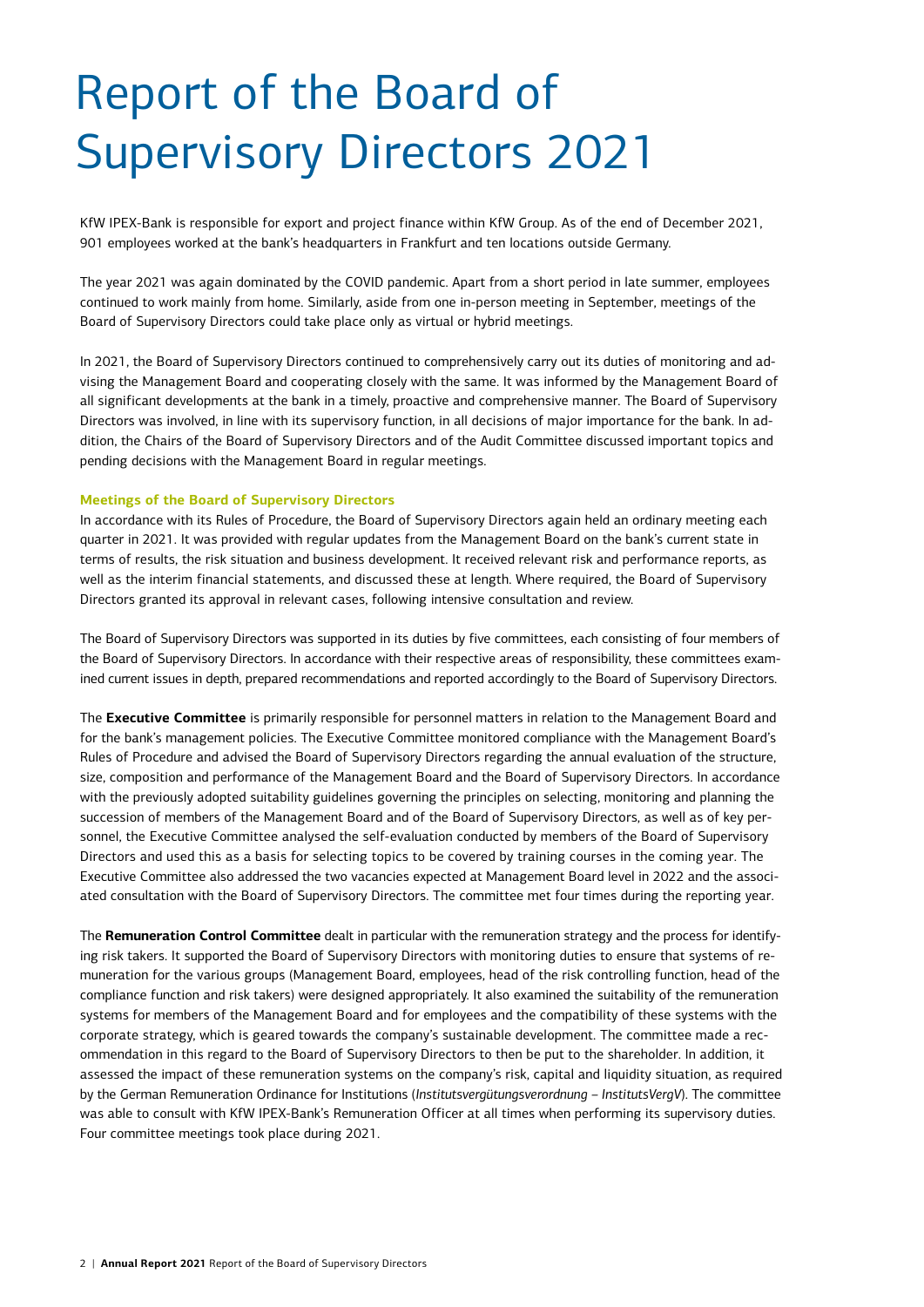The **Risk Committee** is responsible for advising the Board of Supervisory Directors on the current risk situation, future risk tolerance and the risk strategy, and helps it to monitor implementation of this strategy by senior management. During its meetings, risk reports and risk-specific developments in selected portfolios were discussed in detail. It ensured that the risk strategy of KfW IPEX-Bank is commensurate with the company's specified risk appetite. In addition, the committee monitored implementation of the risk culture and examined whether the incentives set within the remuneration system take sufficient account of the company's risk, capital and liquidity structure and of the probability and due dates of income. The committee met four times during the reporting year.

The **Audit Committee** deals primarily with accounting matters and monitors the underlying process. Another core responsibility is to closely supervise the performance of audits by the auditor as well as to monitor the auditor's independence and services provided by the auditor. The committee recommended that the Board of Supervisory Directors approve the annual financial statements as of 31 December 2020 and the 2020 management report. The Audit Committee also received detailed reports from the Internal Auditing department on the resolution status of audit findings and current supervisory assessments. In this connection the Audit Committee also dealt in depth with the further development of the new organisational structure of the Internal Auditing department and the enhanced collaboration with KfW Group's Internal Auditing department. Further areas covered by the committee included monitoring the effectiveness of the risk management system, in particular the internal control system (ICS) and the Internal Auditing department as well as the compliance report. It held five meetings during 2021.

The **Loan Committee** is responsible for final approval of loans. In 2021, it took decisions on a total of eight loan applications at the appropriate authorisation level and passed two anticipatory resolutions (on employee loans and on transactions pursuant to Section 15 (6) of the German Banking Act) for the 2022 calendar year. In one loan decision a member of the committee abstained from voting due to a potential conflict of interest. During the reporting period the committee met six times and passed one resolution by means of the circulation method.

Within the framework of their respective areas of responsibility, these committees addressed relevant issues in detail and, where appropriate, made recommendations to the Board of Supervisory Directors. The work of the committees was reported regularly and in detail in subsequent meetings of the Board of Supervisory Directors. The recommendations made by the committees during the reporting year were confirmed by the Board of Supervisory Directors without exception.

#### **Training courses**

In 2021, KfW IPEX-Bank offered members of the Board of Supervisory Directors two training sessions, in which the Management Board also participated. The topics covered were 'Current regulatory changes' and 'Modern Customer Relationship Management in corporate banking'.

#### **Changes to the Board of Supervisory Directors**

There were three changes to the composition of the Board of Supervisory Directors and its committees in 2021. Ms Laibach was appointed as a member of the Board of Supervisory Directors in place of resigned chair Dr Hengster and was elected as the new chair by the remaining members on 8 July 2021. On 25 March 2021 Ms Kollmann resigned from the Board, and on 14 December 2021, following the formation of a new Federal Government, State Secretary Dr Nußbaum resigned as one of the two representatives from the Federal Government. As of 31 December 2021 both of these positions remained unoccupied.